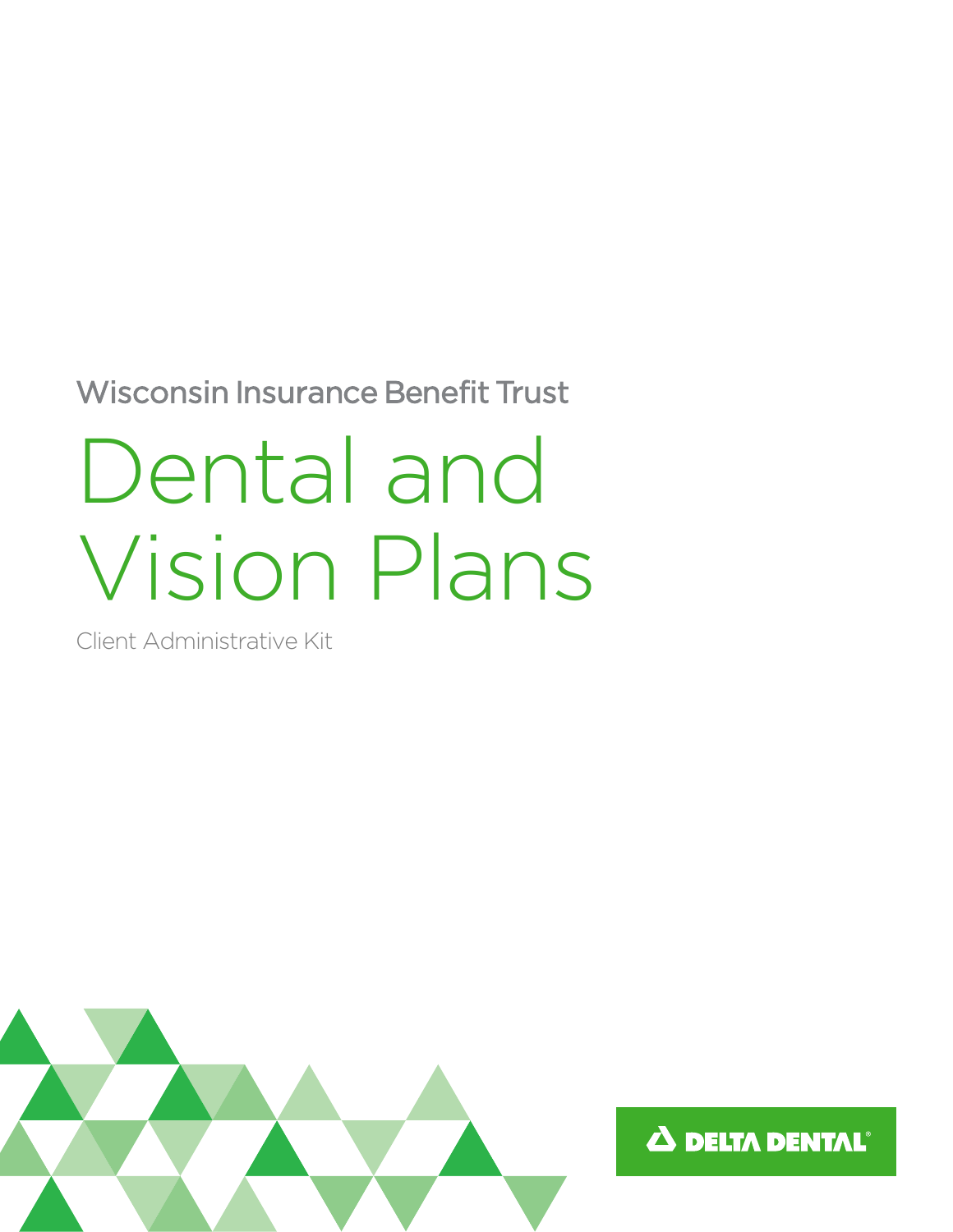Wisconsin Insurance Benefit Trust

#### Arranged, Marketed and Billed by:

Cyganiak Planning, Inc.

3515 North 124th Street, Suite 100 | Brookfield, WI 53005

Phone: 262-783-6161 | Fax: 262-783-5956 | www.cyganiakplanning.com

**Insured by: Delta Dental of Wisconsin** 

DeltaVision® is offered through Wyssta Insurance Company, Inc.,

*A wholly-owned subsidiary of Delta Dental of Wisconsin, in conjunction with EyeMed Vision Care, LLC.* 

*Available through: Wisconsin Insurance Benefit Trust (WIBT)*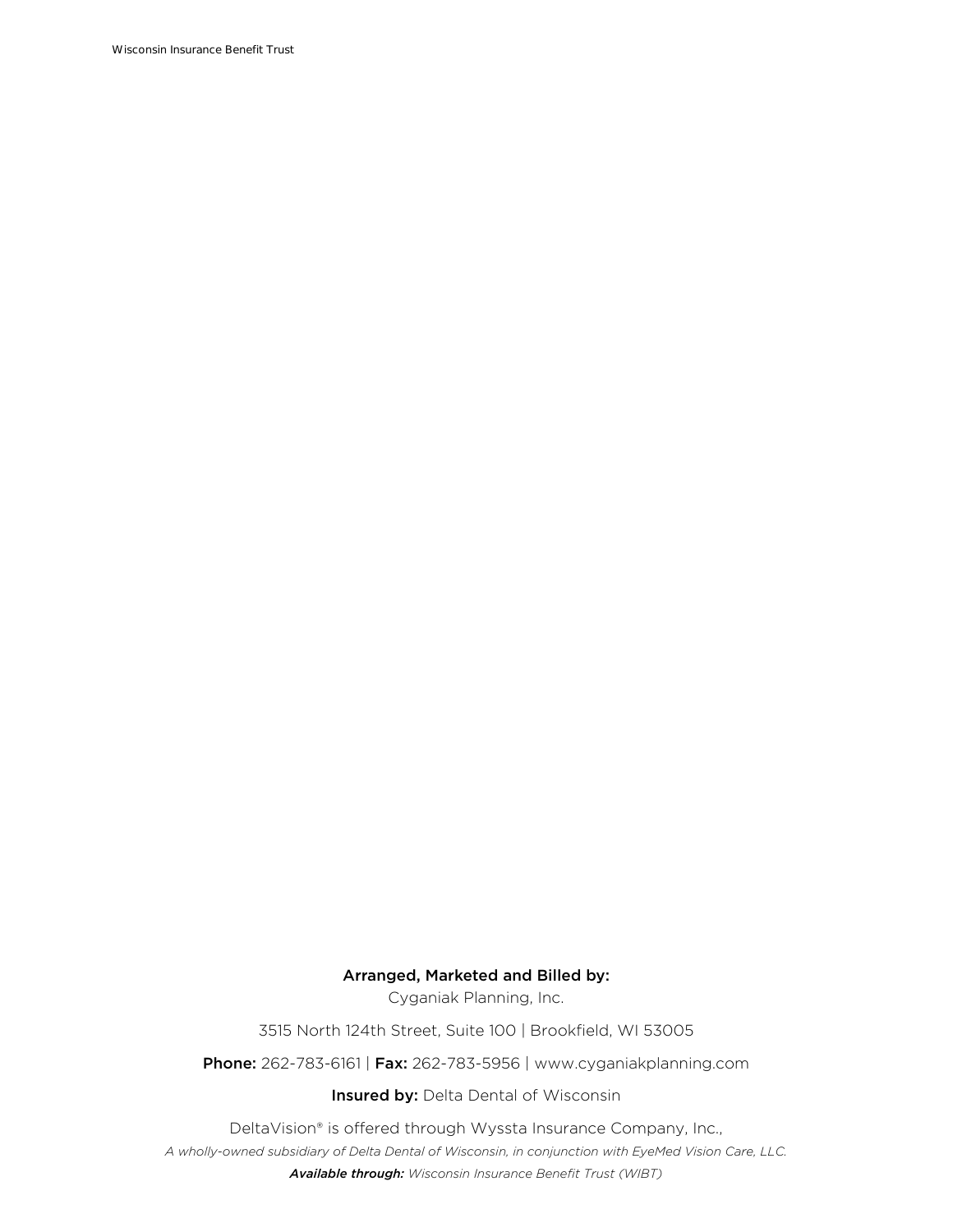# Table of Contents

| Dental         |                                                       |  |
|----------------|-------------------------------------------------------|--|
|                |                                                       |  |
|                |                                                       |  |
|                |                                                       |  |
|                |                                                       |  |
|                |                                                       |  |
|                |                                                       |  |
| Vision         |                                                       |  |
|                |                                                       |  |
|                |                                                       |  |
| Administration | Dental and Vision - Enrollment/Change/Waiver Form  16 |  |
|                |                                                       |  |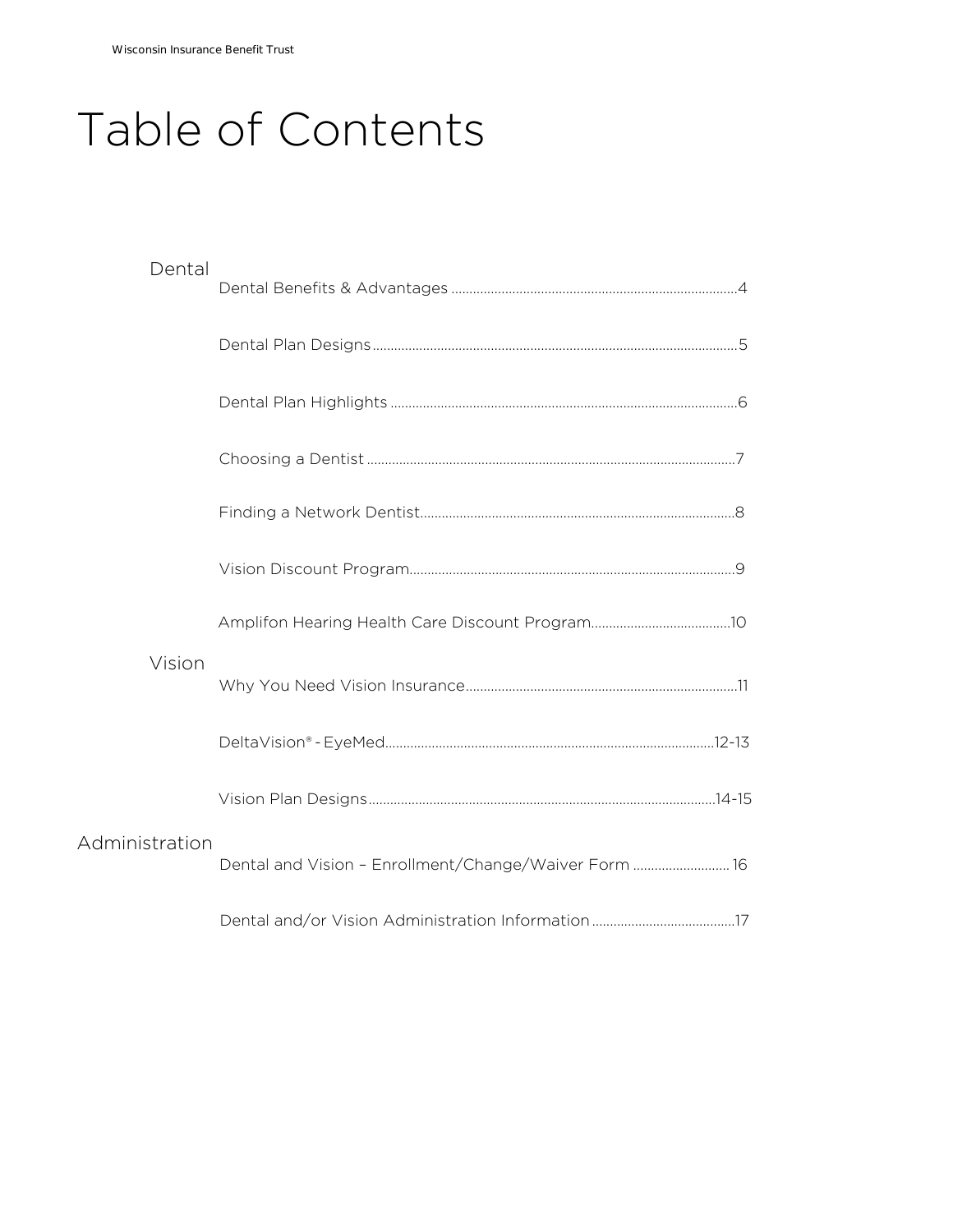### Dental

#### Dental Benefits Make a Difference

According to a U.S. Surgeon General's report on oral health, working Americans lose an estimated 164 million hours annually to dental disease or dental visits. Children lose an additional 51 million hours of school to dental-related illness, causing more lost work time as parents tend to their children's needs.

It is also important to consider the role of oral health in overall health. Dental health affects some of the body's most essential functions, including speaking, chewing, and swallowing. Studies have indicated relationships between periodontal diseases and systemic illnesses, such as cardiovascular disease, respiratory illness, and diabetes. Research also confirms that regular visits to the dentist may help in the early detection of serious physical illnesses, such as diabetes.

With their emphasis on regular, ongoing preventive care and early detection, dental benefits can significantly reduce the possibility of dental emergencies for employees and their families, keeping people on the job rather than in the dentist's chair.

#### The Nation's Largest Dentist Network

Wisconsin Insurance Benefit Trust dental plans are backed by the largest dentist networks in the nation, Delta Dental's Premier® and Delta Dental PPO<sup>SM</sup> networks. This provides several important advantages:

| <b>Advantages of Delta Dental Network Dentists</b>                                                                                                                                                                                                                                                    |                                            |                                                          |                                |
|-------------------------------------------------------------------------------------------------------------------------------------------------------------------------------------------------------------------------------------------------------------------------------------------------------|--------------------------------------------|----------------------------------------------------------|--------------------------------|
| For the most up-to-date information on network<br>participation, visit our website at www.deltadentalwi.com,<br>or call us at 800-236-3712.                                                                                                                                                           | <b>Delta Dental PPO</b><br><b>Dentists</b> | <b>Delta Dental</b><br><b>Premier</b><br><b>Dentists</b> | Non-network<br><b>Dentists</b> |
| Fee Schedule Savings / Higher Annual Maximum<br>Dentist agrees to a reduced fee schedule. Saves out-of-pocket<br>expenses for the patient. Plus, the plan offers a higher annual<br>maximum benefit if you receive all services from a Delta Dental<br>PPO dentist.                                   |                                            |                                                          |                                |
| Agreed-to Fee Ceilings (No-Balance Billing)<br>Dentist agrees to fee ceilings. If his/her normal charge is<br>higher than the fee ceiling, he/she can't pass the balance<br>on to the patient.                                                                                                        |                                            |                                                          |                                |
| <b>Convenient Claims Processing</b><br>Dentist is required to file claims on the patient's behalf.<br>which means less hassle for the subscriber. Claim payments go<br>directly to the dentist. (Note: Claim payments for services from<br>non-network dentists are paid directly to the subscriber.) |                                            |                                                          |                                |
| <b>Treatment Guarantees</b><br>Examples: Repair or replace dental restorations or sealants<br>should they fail within 24 months.                                                                                                                                                                      |                                            |                                                          |                                |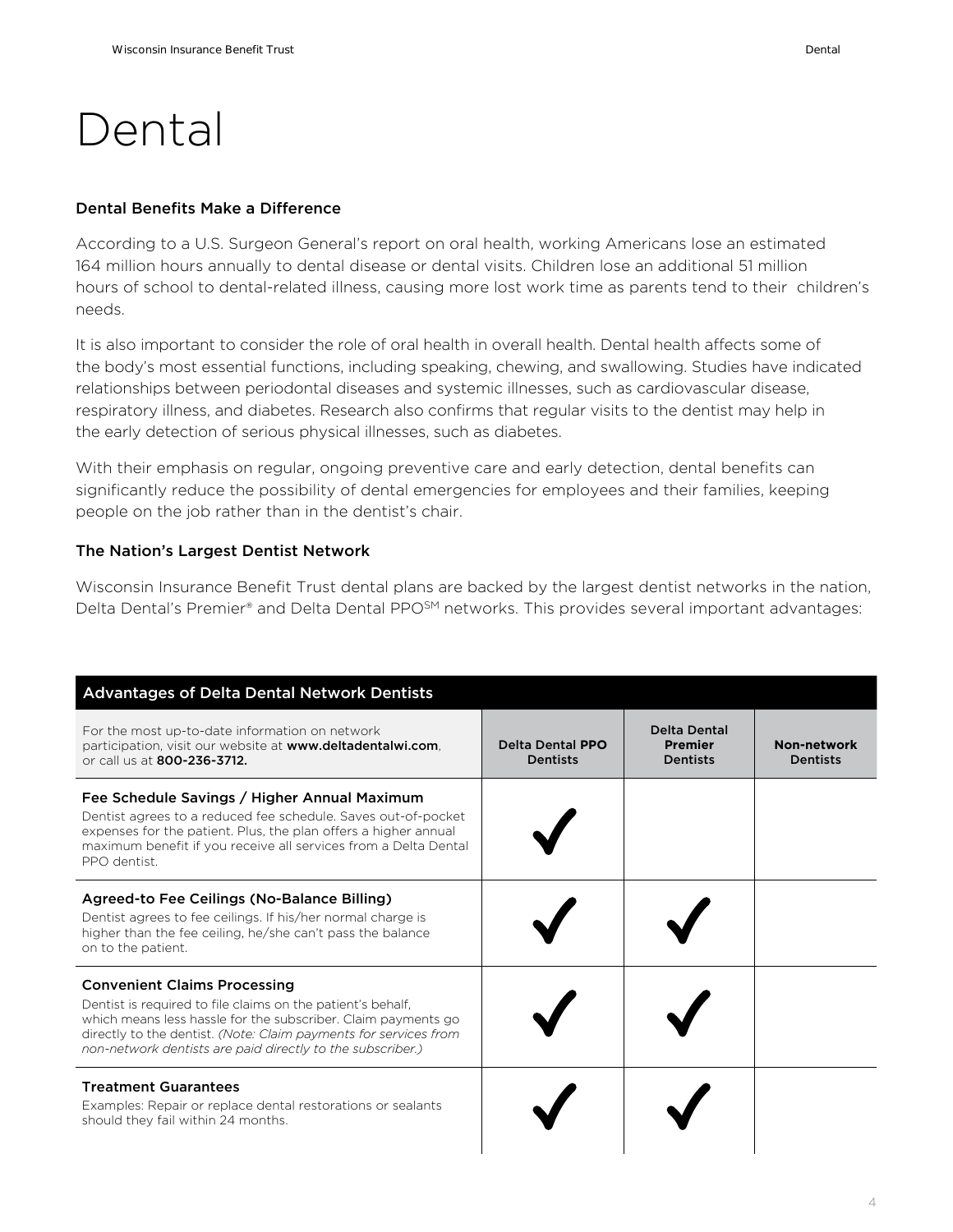### Dental Plan Designs Rates valid from 3/1/22 through 2/29/24

The summaries below do not cover all plan details. Further information can be found in the dental benefit handbook. That document provides a thorough explanation of the plan, including any limitations or exclusions that might apply. If there are any discrepancies between information found here and the group contract, the group contract shall govern.

| <b>PLAN1</b>                                                                                                                                                                           | <b>Provider Network Used</b> |                             |                      |
|----------------------------------------------------------------------------------------------------------------------------------------------------------------------------------------|------------------------------|-----------------------------|----------------------|
|                                                                                                                                                                                        | Delta Dental PPO             | <b>Delta Dental Premier</b> | Non-network          |
| Individual Annual Maximum                                                                                                                                                              | \$2,000                      | \$1,000                     | \$1,000              |
| Deductible (Individual / Family)                                                                                                                                                       | \$50/\$150                   | \$50/\$150                  | \$50/\$150           |
| <b>Diagnostic &amp; Preventive Services</b> Exams, Cleanings, Flouride<br>Treatments, X-rays, Space Maintainers, Sealants, Emergency Treatment                                         | 100%                         | 90%                         | 80%                  |
| <b>Basic Services</b> Fillings, Periodontal Cleanings, Nonsurgical Extractions<br>(Deductible Applies)                                                                                 | 80%                          | 80%                         | 80%                  |
| <b>Major Services</b> Endodontics, Periodontics, Surgical Extractions,<br>Crowns, Inlays, Onlays, Bridges & Dentures (including repairs/adjustments),<br>Implants (Deductible Applies) | 50%                          | 50%                         | 50%                  |
| <b>Orthodontic Services</b><br>Lifetime Maximum<br>Dependents to age                                                                                                                   | 50%<br>\$1,000<br>19         | 50%<br>\$1,000<br>19        | 50%<br>\$1,000<br>19 |

Monthly Premium: Single = \$42.14 Family = \$129.99 Dependents covered on plan to age 26

| <b>PLAN2</b>                                                                                                                                                                                        | <b>Provider Network Used</b> |                             |                      |
|-----------------------------------------------------------------------------------------------------------------------------------------------------------------------------------------------------|------------------------------|-----------------------------|----------------------|
|                                                                                                                                                                                                     | Delta Dental PPO             | <b>Delta Dental Premier</b> | Non-network          |
| Individual Annual Maximum                                                                                                                                                                           | \$1,000                      | \$500                       | \$500                |
| Deductible (Individual / Family)                                                                                                                                                                    | \$50/\$150                   | \$50/\$150                  | \$50/\$150           |
| <b>Diagnostic &amp; Preventive Services</b> Exams, Cleanings, Flouride<br>Treatments, X-rays, Space Maintainers, Sealants, Emergency Treatment                                                      | 100%                         | 90%                         | 80%                  |
| <b>Basic &amp; Major Services</b> Fillings, Endodontics, Periodontics, Extractions,<br>Crowns, Inlays, Onlays, Bridges & Dentures (including repairs/adjustments),<br>Implants (Deductible Applies) | 50%                          | 50%                         | 50%                  |
| <b>Orthodontic Services</b><br>Lifetime Maximum<br>Dependents to age                                                                                                                                | 50%<br>\$1,000<br>19         | 50%<br>\$1,000<br>19        | 50%<br>\$1,000<br>19 |

Monthly Premium: Single = \$33.08 Family = \$103.98 Dependents covered on plan to age 26

| <b>PLAN 3</b>                                                                                                                                              | <b>Provider Network Used</b> |                             |             |  |
|------------------------------------------------------------------------------------------------------------------------------------------------------------|------------------------------|-----------------------------|-------------|--|
|                                                                                                                                                            | <b>Delta Dental PPO</b>      | <b>Delta Dental Premier</b> | Non-network |  |
| Individual Annual Maximum                                                                                                                                  | \$1,000                      | \$750                       | \$500       |  |
| Deductible (Individual / Family)                                                                                                                           | \$50/\$150                   | \$50/\$150                  | \$50/\$150  |  |
| <b>Diagnostic &amp; Preventive Services Exams, Cleanings,</b><br>FlourideTreatments, X-rays, Space Maintainers, Sealants                                   | 80%                          | 70%                         | 60%         |  |
| <b>Basic Services</b><br>Emergency Treatment, Fillings, Nonsurgical Extractions<br>Endodontics, Periodontics, Surgical Extractions<br>(Deductible Applies) | 70%<br>50%                   | 60%<br>50%                  | 50%<br>50%  |  |
| Major Services Crowns, Inlays, Onlays, Bridges & Dentures<br>(including repairs/adjustments), Implants (Deductible Applies)                                | 40%                          | 40%                         | 40%         |  |
| <b>Orthodontic Services</b>                                                                                                                                | 0%                           | O%                          | 0%          |  |

Monthly Premium: Single = \$27.35 Family = \$82.55 Dependents covered on plan to age 26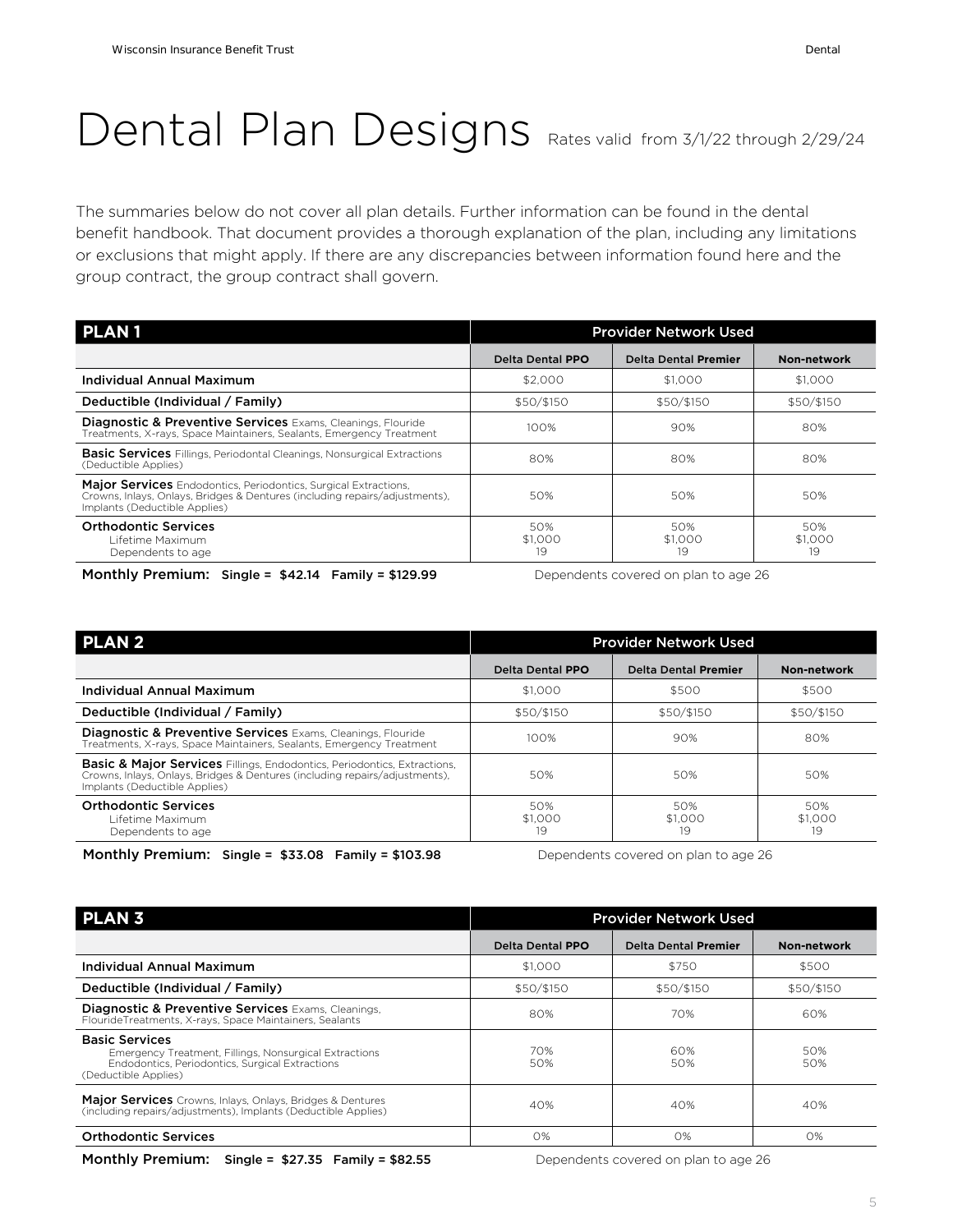#### A Smarter Dental Plan

Wisconsin Insurance Benefit Trust dental plans incorporate several innovative features that promote oral health and overall health.

#### CheckUp Plus

- CheckUp Plus enables enrollees to obtain diagnostic and preventive dental services without those costs applying to their plan year individual annual maximum.
- All services listed under the diagnostic and preventive services of your plan are included in CheckUp Plus. This includes examinations, routine X-rays, sealants, and cleanings. *(Services are subject to frequency limitations.)*
- The example below shows the impact of CheckUp Plus on an enrollee's individual annual maximum. *(Example assumes two routine checkups, covered at 100%, and a \$1,000 annual maximum. Actual plan benefits and dentist charges vary.)*

|                                                     | <b>With CheckUp Plus</b> |                  |                                    |                      | <b>Traditional Dental Plan</b> |                      |
|-----------------------------------------------------|--------------------------|------------------|------------------------------------|----------------------|--------------------------------|----------------------|
|                                                     | Delta Dental<br>Pays     | Enrollee<br>Pays | <b>Maximum</b><br><b>Remaining</b> | Delta Dental<br>Pavs | Enrollee<br>Pays               | Maximum<br>Remaining |
| Two routine check-ups<br>(Exams, X-rays, cleanings) | \$300                    | \$0              | \$1,000                            | \$300                | \$0                            | \$700                |

#### Evidence-Based Integrated Care Plan (EBICP)

- EBICP provides additional benefits for persons with medical conditions that have oral health implications. Conditions include:
	- Diabetes
	- Pregnancy
	- High-risk cardiac conditions
	- Kidney failure or dialysis
	- Weakened immune system
	- Cancer therapy
	- Periodontal disease
- EBICP's unique enrollment mechanism requires no medical claims to be filed.
- EBICP requires self-enrollment by the patient or his/her dentist at Delta Dental's Member Portal, or by calling 800-236-3712.
- Learn more at www.deltadentalwi.com. On your dashboard under "Preventive Care and plan Features" there will be a section for Additional Benefits. Select "Enroll Now."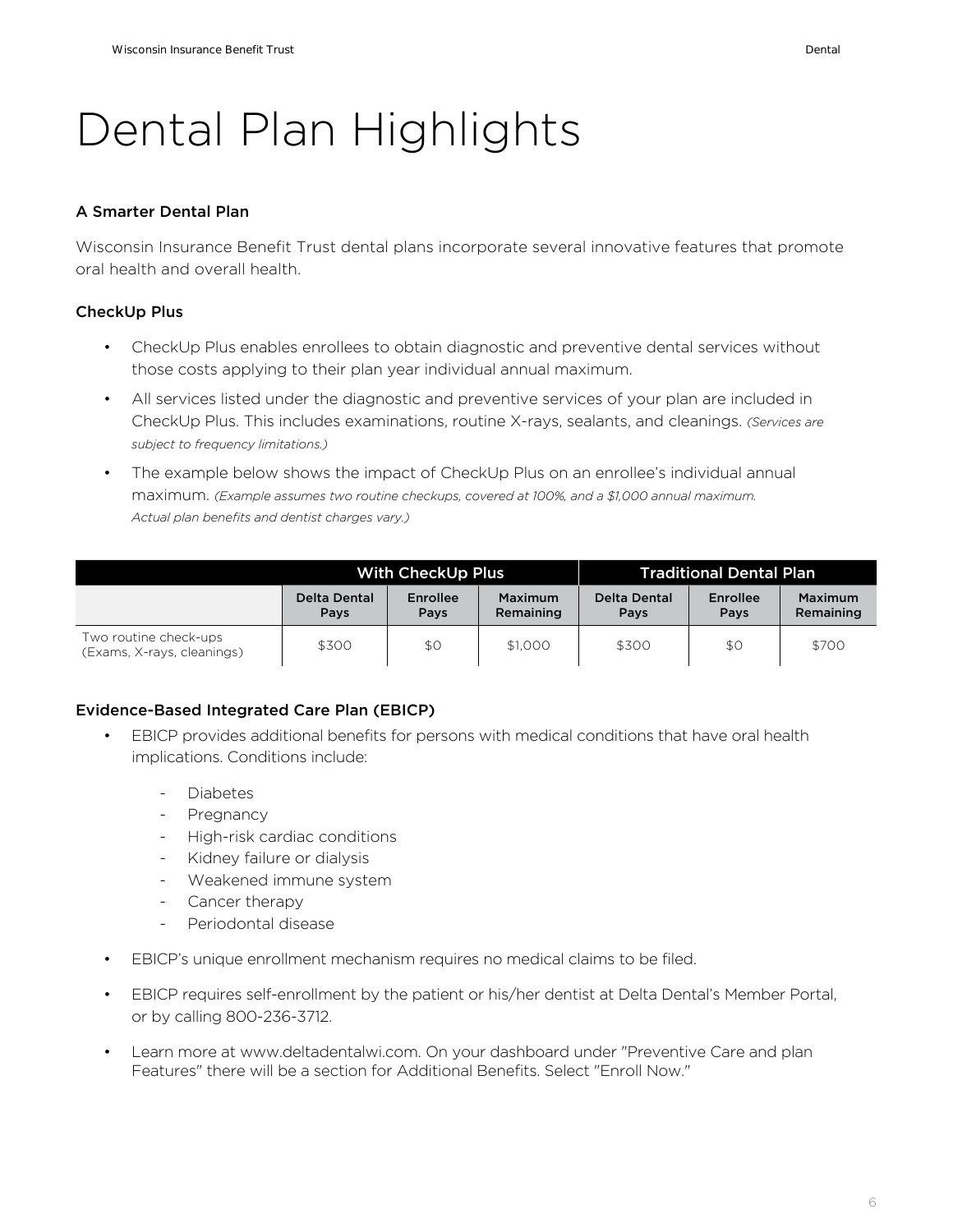### Choosing a Dentist

#### Discover the advantages of going to a dentist who belongs to a Delta Dental Network

With two dentist networks available, which one is best? The Delta Dental PPO network delivers the greatest savings, but fewer dentists belong. The Delta Dental Premier network is the largest dentist network, but the savings aren't as significant as with a Delta Dental PPO provider. This illustration shows how both networks save money. Seeing either a Delta Dental PPO dentist or Delta Dental Premier dentist will ensure that treatments are guaranteed, claims are directly paid, and no balance-billing can occur.

| <b>Savings Example</b>          | <b>Delta Dental</b><br><b>PPO Network</b> | <b>Delta Dental</b><br><b>Premier Network</b> | Out of<br><b>Network</b> |
|---------------------------------|-------------------------------------------|-----------------------------------------------|--------------------------|
| <b>Estimated Charge</b>         | \$1,200                                   | \$1,200                                       | \$1,200                  |
| <b>Maximum Allowed Fees</b>     | \$825                                     | \$985                                         | \$925                    |
| Percentage Paid by Delta Dental | 80%                                       | 80%                                           | 80%                      |
| <b>Amount Delta Dental Pays</b> | \$660                                     | \$788                                         | \$740                    |
| Amount Dentist Can Balance Bill | \$0                                       | \$0                                           | \$275                    |
| <b>Total Amount You Pay</b>     | \$165                                     | \$197                                         | \$460                    |
| <b>Your Total Cost Savings</b>  | \$375                                     | \$215                                         | \$0                      |

| <b>Delta Dental PPO Network</b>               | Delta Dental Premier Network            | <b>Out of Network</b>                       |
|-----------------------------------------------|-----------------------------------------|---------------------------------------------|
| Delta Dental PPO network <b>dentists have</b> | Delta Dental Premier network dentists   | Out-of-network dentists have not            |
| agreed to charge \$825 for the \$1,200        | have <b>agreed to charge \$985 - a</b>  | agreed to charge a lower fee and can        |
| service, a savings of \$375. Delta Dental     | savings of \$215 compared to the        | bill the full \$1,200. Delta Dental has     |
| plan covers 80% of the cost. Assuming         | fee the dentist charges non-network     | set a limit on the accepted amount          |
| the deductible for the year has been          | patients. Assuming the deductible has   | at \$925, which means <b>Delta Dental's</b> |
| met, Delta Dental will pay \$660 and          | been met. Delta Dental will cover       | share of the tab is \$740. The dentist      |
| member will pay \$165.                        | 80 percent of that \$985, paying        | can bill the difference between             |
|                                               | \$788. Member will pay \$197. That's an | the maximum allowed fee and what            |
|                                               | extra \$32 tacked on to the bill when   | they charge. This leaves <b>a bill of</b>   |
|                                               | compared to what you would have         | \$460, which includes the \$275             |
|                                               | been paid with a Delta Dental           | the out-of-network dentist can              |
|                                               | PPO dentist.                            | "balance bill."                             |
|                                               |                                         |                                             |

The most accurate and up-to-date information on Delta Dental PPO and Delta Dental Premier dentists is available on our website at www.deltadentalwi.com, or by calling Delta Dental toll free at 800-236-3712.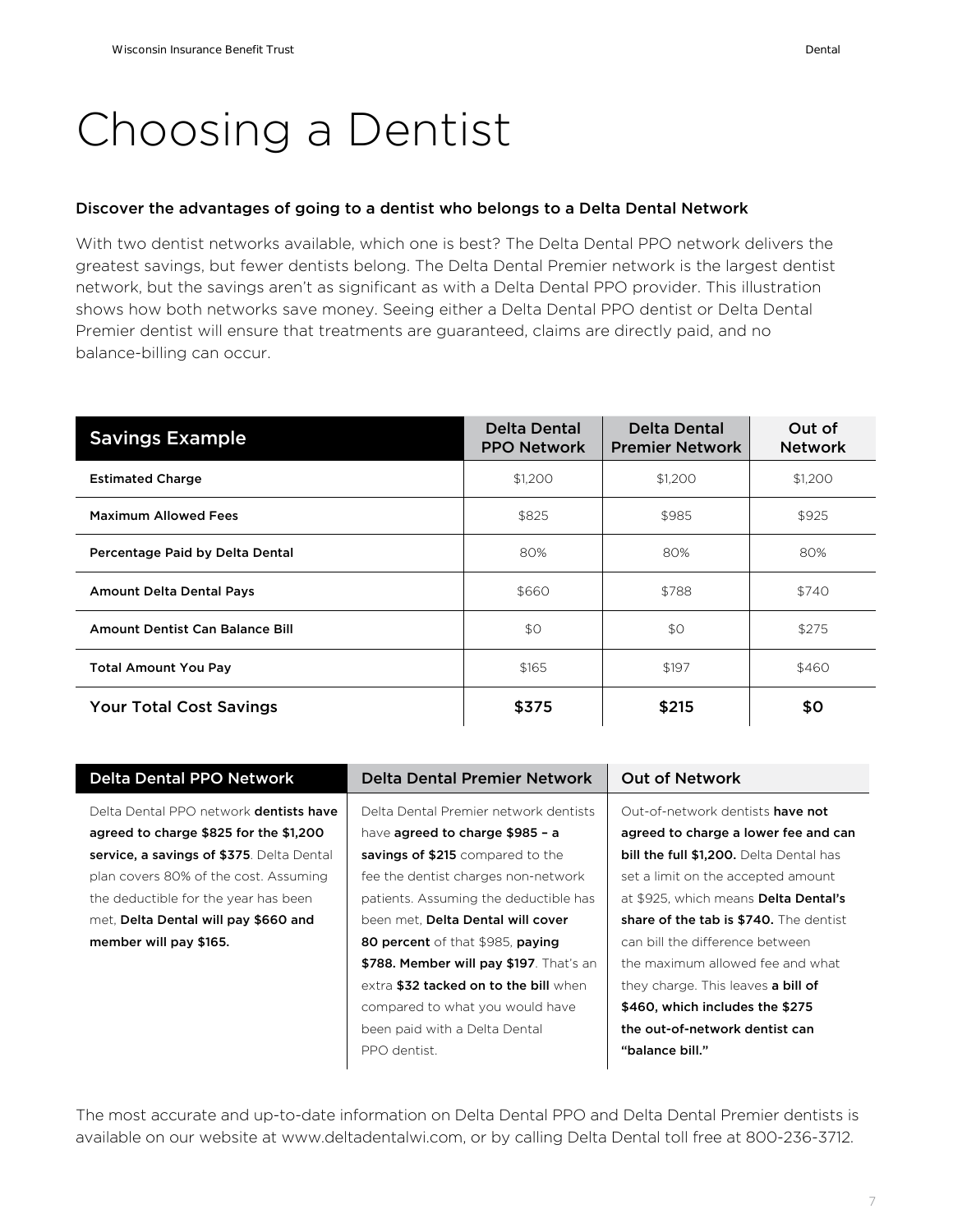### Finding a Network Dentist

#### A simple search tool to help make you smile.

At Delta Dental of Wisconsin, our dentist directories are accessible online, via our mobile app, and by phone.

Delta Dental has more than 145,000 participating dentists in our networks across the United States. More than three-fourths of U.S. dentists belong to a Delta Dental network.

#### On the Web

- Go to www.deltadentalwi.com and select "Find A Dental Provider."
- Enter your search criteria including network type\* and click the "Find Providers" button. \* Log into your account to verify your plan designs and network options.
- You can filter your results by gender and other preferences, or search again.

#### By Phone

Call 800-236-3712 and follow the automated instructions. Participating dentists are searched by ZIP code.

#### Mobile App

Delta Dental's mobile app is available for smart phones and tablets using iOS (Apple) or Android. To download and install the app on your device, visit the App Store or Google Play and search for "Delta Dental." Log in to the mobile app and select "Find a Dentist." Choose your network\* (Delta Dental PPO or Delta Dental Premier) from the dropdown menu. Search by address or current location. Once you've found a dentist that fits your needs, save your dentist to your contacts, call to schedule a visit, or get directions to their office with the touch of your finger.

\* Log into your account to verify your plan designs and network options.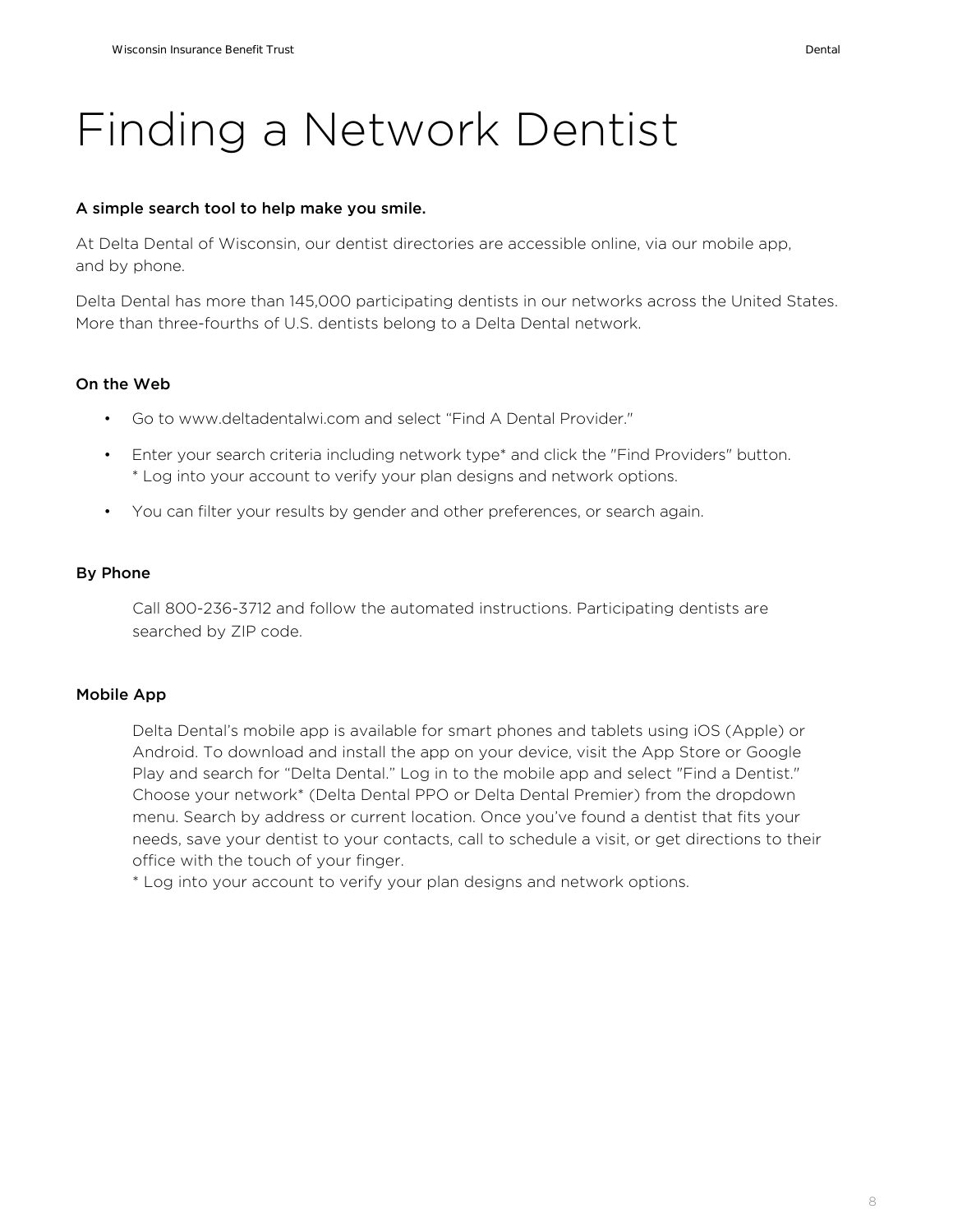### Vision Discount Program

#### Vision Discount Program Included

• A vision discount program is included, offering discounts on exams, prescription eyewear, and contact lenses from a network of participating providers.

| <b>Vision Discount Program</b>    | <b>Member Benefit</b>                                    |
|-----------------------------------|----------------------------------------------------------|
| Exam (with dilation as necessary) | \$5 off Comprehensive exam/<br>\$5 off Contact-lens exam |

#### Complete pair of glasses

The following discounts and fees for frames, lenses, and lens options apply only if a complete pair is purchased in the same transaction. Items purchased separately will be discounted 20% off of the retail price.

| Frames (any frame available at provider location)                                                                                                                       | 35% off retail price                                 |
|-------------------------------------------------------------------------------------------------------------------------------------------------------------------------|------------------------------------------------------|
| Single Plastic Lenses (including standard scratch coating)<br>Single-Vision<br><b>Bifocal</b><br>Trifocal                                                               | Member Pays:<br>\$50<br>\$70<br>\$105                |
| <b>Lens Options</b><br>UV Coating<br>Tint (solid and gradient<br>Standard Polycarbonate<br>Standard Anti-Reflective Coating<br>Standard Progression (add-on to bifocal) | Member Pays:<br>\$15<br>\$15<br>\$40<br>\$45<br>\$65 |
| Conventional Contact Lenses (materials only)                                                                                                                            | 15% off retail price                                 |
| Laser Vision Correction (LASIK or PRK)                                                                                                                                  | 15% off retail price or<br>5% off promotional piece  |
| Frequency (Exams, frames, lenses, and contact lenses)                                                                                                                   | Unlimited                                            |

#### Additional Notes

- After initial purchase, replacement contact lenses may be obtained online at substantial savings and mailed directly to the member. Details are available at eyemedvisioncare.com/deltadental.com.
- Members will receive 20% discount on items purchased at participating providers not included under the program. Twenty percent discount may not be combined with any other discounts or promotional offers, and the discount does not apply to EyeMed provider's professional services, or contact lenses.
- Retail prices may vary by location.

#### Plan Limitations/Exclusions

- Orthoptic or vision training, subnormal vision aids, and associated supplemental testing
- Medical and/or surgical treatment of the eye, eyes, or supporting structures
- Corrective eyewear required by an employer as a condition of employment, and safety eyewear
- Services provided as a result of any Worker's Compensation law
- Plano non-prescription lenses and non-proscription sunglasses (except for 20% discount)

#### Find a Vision Provider

Visit www.deltadentalwi.com/vision (select the Access Network) or call 866-246-9041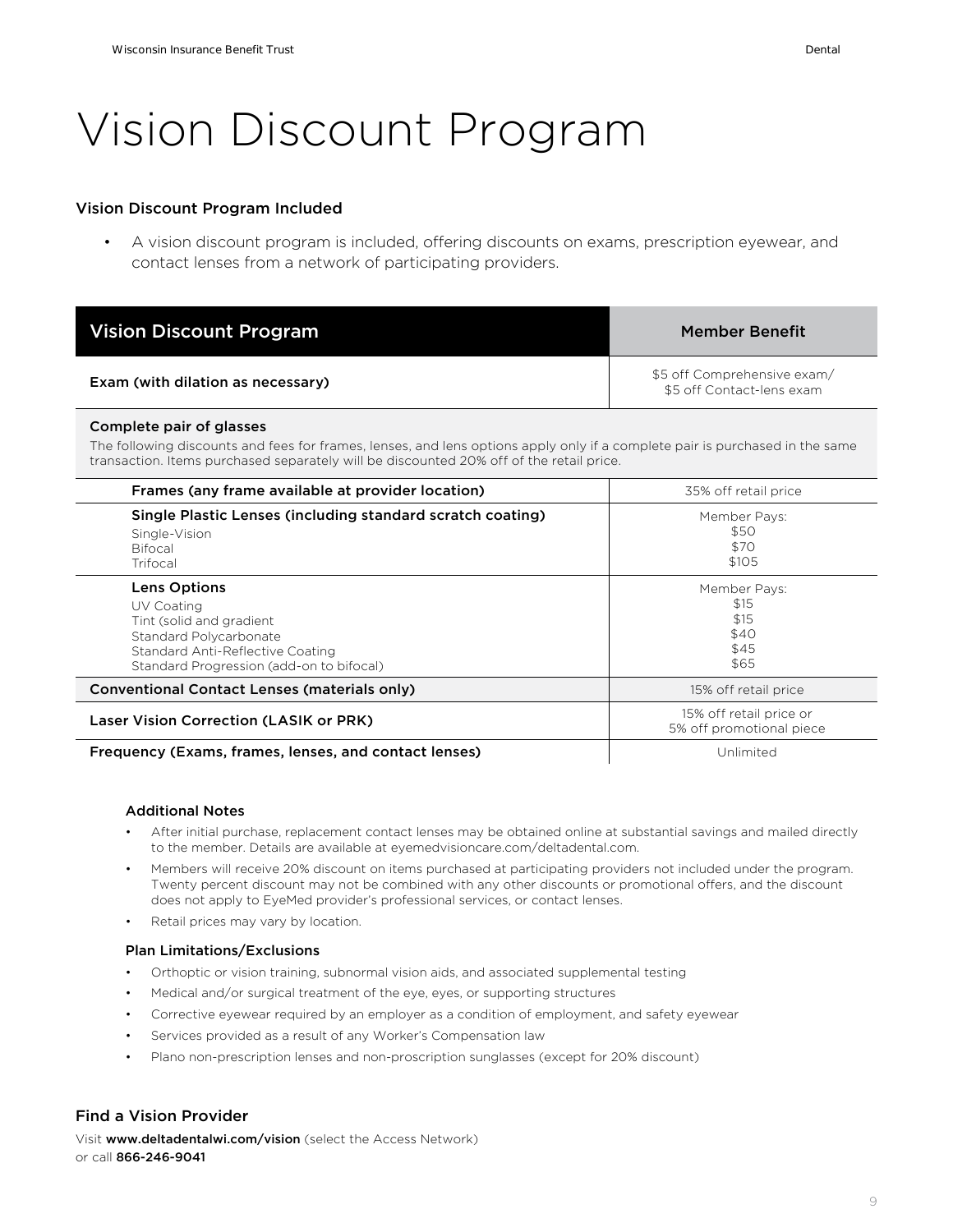# Restore the **sounds of your life**

### **Did you know?**



### **What causes hearing loss?**

Common causes of hearing loss include exposure to noise, aging, other health conditions, and certain medications.

### **When should I get my hearing checked?**

Get your hearing checked if you are 55 or older, or are experiencing any of the following:

- **Consistent exposure** to loud noises
- **Difficulty understanding** in noisy environments or in groups
- **Hearing mumbling** or feeling as though people are not speaking clearly
- **Ringing** in your ears

### **Your hearing is covered**

Delta Dental of Wisconsin has teamed up with Amplifon to offer you quality hearing health care.

| to onor you quanty nouring nourth carol        | <b>LEVEL 1</b>                                                                                                                                                                                                                                                                                                               | <b>LEVEL 2</b>                          | <b>LEVEL 3</b>                   | <b>LEVEL 4</b>                       | <b>LEVEL 5</b>                                  |
|------------------------------------------------|------------------------------------------------------------------------------------------------------------------------------------------------------------------------------------------------------------------------------------------------------------------------------------------------------------------------------|-----------------------------------------|----------------------------------|--------------------------------------|-------------------------------------------------|
| <b>Hearing Aid Features</b>                    | Standard<br>features                                                                                                                                                                                                                                                                                                         | Additional,<br>easy-to-use<br>functions | Designed<br>for work<br>and play | Enhanced<br>to keep you<br>on the go | Leading<br>technology<br>keeps you<br>connected |
| <b>One Simple Price</b>                        | \$995                                                                                                                                                                                                                                                                                                                        | \$1,495                                 | \$1,795                          | \$2,195                              | \$2,645                                         |
| <b>Complimentary</b><br>Aftercare <sup>*</sup> | <b>Risk-free trial</b> – find your right fit by trying your hearing aids for 60 days<br><b>Follow-up care</b> $-$ ensures a smooth transition to your new hearing aids<br><b>Battery support</b> – battery supply or charging station to keep you powered<br><b>Warranty</b> $-3$ year coverage for loss, repairs, or damage |                                         |                                  |                                      |                                                 |

To learn more, visit **www.amplifonusa.com/deltadentalwi** or call **1-888-901-0132**.





\***Risk-free trial** - 100% money back guarantee if not completely satisfied, no return or restocking fees. **Follow-up care** - for one year following purchase. **Batteries** - two year supply<br>of batteries (80 cells/ear/year) o

Amplifon Hearing Health Care is solely responsible for the administration of hearing health care services, and its own financial and contractual obligations. Delta Dental of Wisconsin<br>and Amplifon are independent, unaffili government and private third-party payor programs. Hearing services are administered by Amplifon Hearing Health Care, Corp.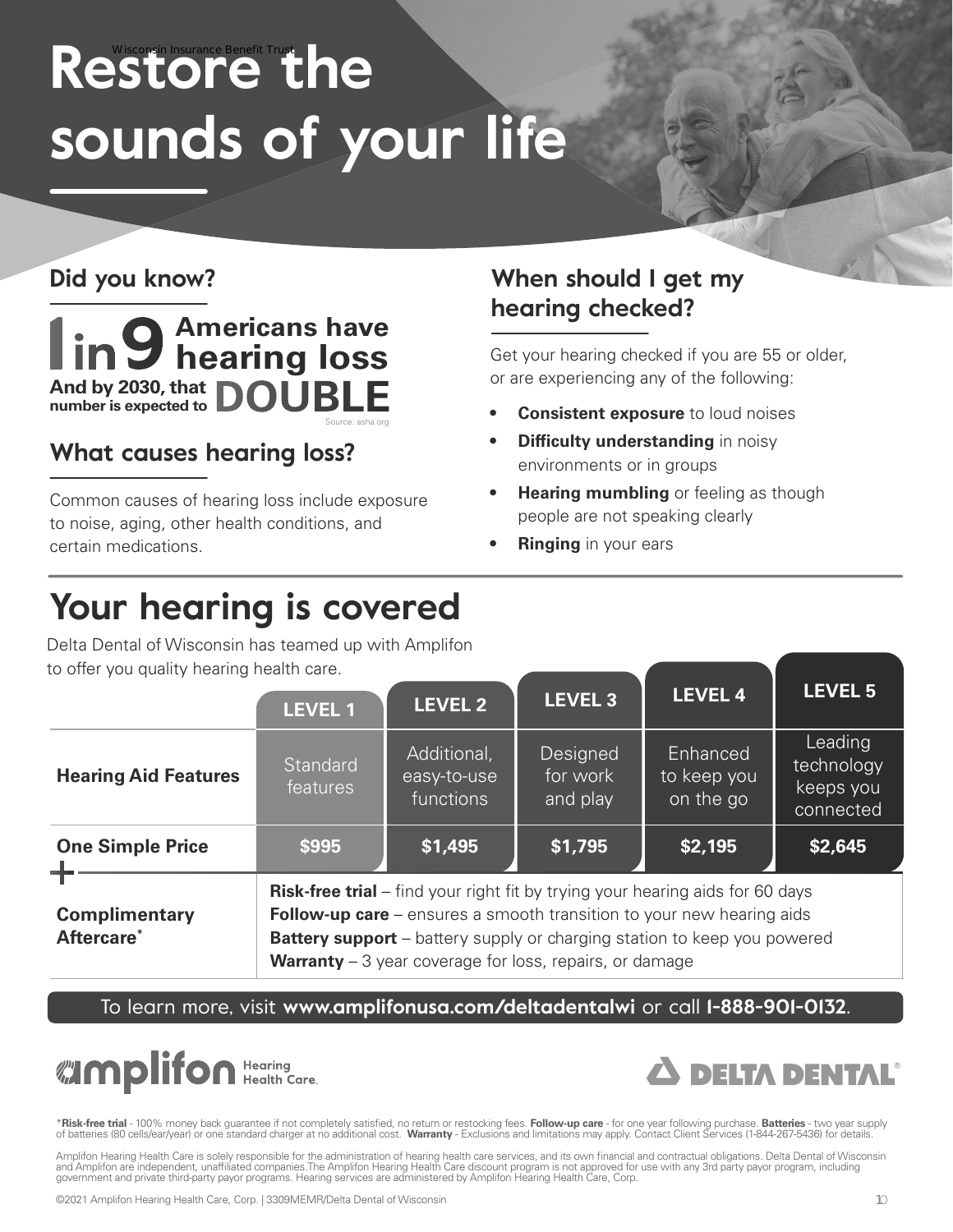# DeltaVision - Why Vision Insurance

#### Save Money. Protect Your Eyesight.

#### Why is it essential to visit an eye-care provider regularly?

It's important to get your eyes checked regularly to help prevent and/or treat serious health issues? For example, more than 22 million American aged 40 and older have cataracts, and more than two million Americans aged 40 and older have glaucoma.

#### Avoid expensive eye-care procedures.

Sixty-one million adults in the U.S. are at high risk for serious vision loss. However, only half visited an eye doctor in the past 12 months. Regular eye exams can hep prevent expensive follow-up treatment.

#### Spot potential health risks.

Regular eye checkups assist in the early detection of diabetes and high blood pressure and can help treat or prevent glaucoma, diabetic retinopathy, and macular degeneration.

#### Children need to see well to learn well.

Up to 25 percent of school-age children may have vision problems. Children with an undiagnosed eye condition may have disadvantages in classroom settings.

#### Immediate savings

See how much an exam and eyeglasses\*\* cost without vision insurance and how much can be saved (based on a plan with a \$130 frame allowance with 20% off balance of frames, and \$0 exam/copayment).

| Service/Material                                           | Average<br><b>Retail Cost</b> | <b>DeltaVision</b><br>Covers | Member<br><b>Out-of-Pocket Costs</b> |
|------------------------------------------------------------|-------------------------------|------------------------------|--------------------------------------|
| Fxams*                                                     | \$84                          | \$84                         | \$0                                  |
| Frames (\$130 allowance with 20% off<br>balance of frames) | \$158                         | $$130 + $5.60$               | \$22.40                              |
| Eyeglass Lenses Single-Vision**                            | \$79                          | \$79                         | \$0                                  |
| Lens Options - UV Coating                                  | \$14                          | \$0                          | \$14                                 |
| Standard Scratch Resistance                                | \$21                          | \$6                          | \$15                                 |
| Anti-Reflective Coating                                    | \$87                          | \$42                         | \$45                                 |
| <b>TOTAL</b>                                               | \$443                         | \$346.60                     | \$96.40                              |

*\*Not all plans include exam coverage. Refer to Your Vision Benefits to see if your plan includes exam coverage. Other plan designs or options may produce different out-of-pocket amounts.*

*\*\*Contact lenses may be selected in lieu of eyeglass lenses.*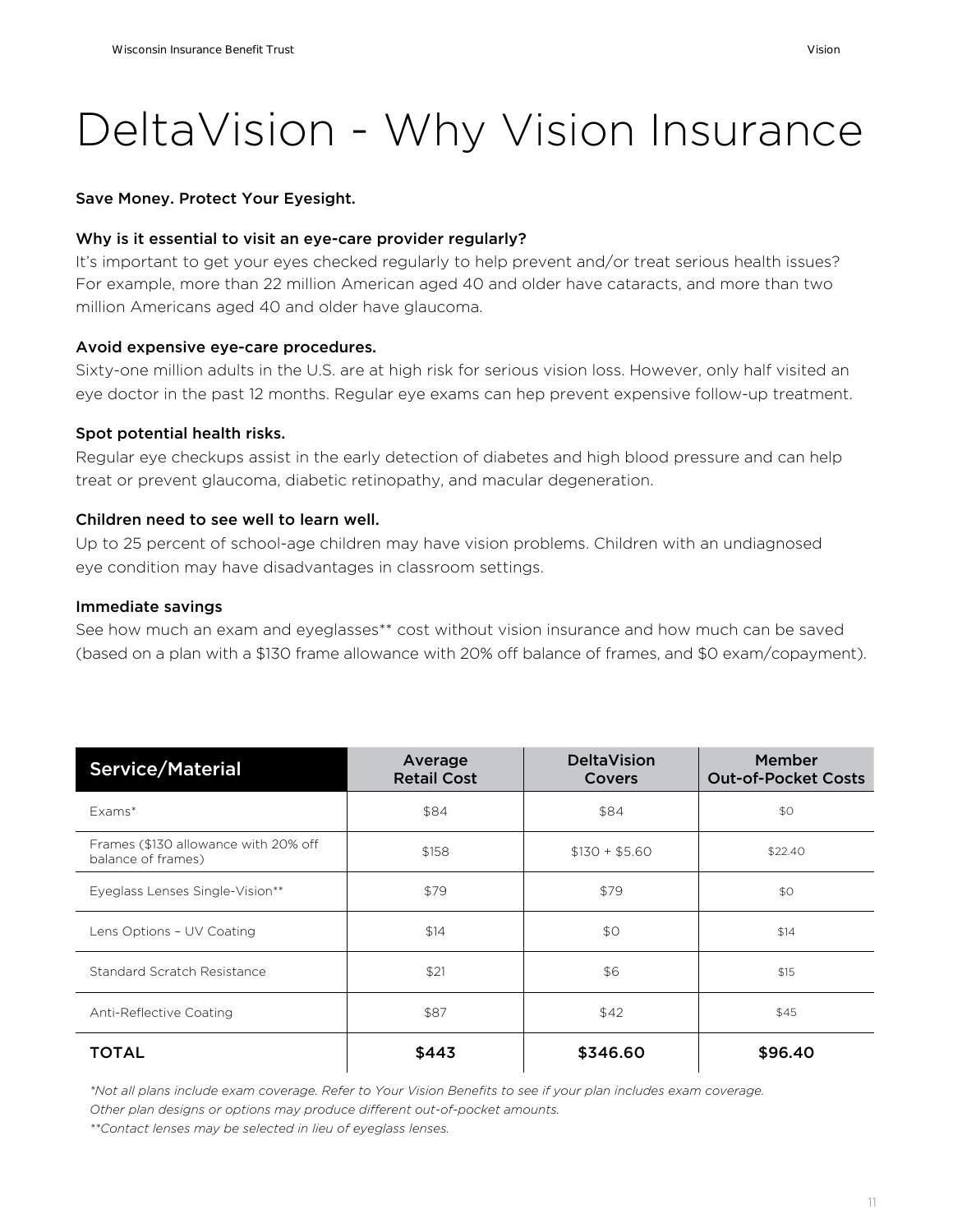### DeltaVision & EyeMed

#### Delta Dental + EyeMed = DeltaVision

Delta Dental asks groups and agents what they value most in a vision plan. And every year Delta Dental delivers on those key attributes:

- Flexibility. DeltaVision offers the industry's broadest spectrum of vision plans and network access through EyeMed network providers.
- Affordability. Vision insurance is one of the most affordable benefits you can offer your employees – and it's extremely cost-effective, especially in today's computer-centered world, where optimum vision is a must.
- Savings. DeltaVision plans offer savings on frames, lenses, exams, and contacts through our insured plans; discounts of up to 35 percent on our most popular lens options; and discounts of up to 40 percent on additional frames, lenses and options once the funded benefit is used.

#### DeltaVision Saves Money

Eyewear and exams are expensive. Coupons help, but not every provider offers coupons, and the coupon may not always cover what is wanted or needed. DeltaVision has the answer: Savings on the essentials of eye health – exams, frames, lenses, contact lenses, and lens treatments – plus LASIK procedures, from more providers in more places than any coupon can deliver. DeltaVision discounts don't have an expiration date. In fact, even after the funded savings on corrective eyewear you can save 40 percent off a second pair of glasses, 15 percent off contact lenses, and 20 percent off all products and services that the plan doesn't cover.

#### EyeMed Provider Network

DeltaVision plan is supported by the EyeMed provider network. This large network includes private practice optometrists, ophthalmologists, and opticians, as well as many leading optical retailers, including all LensCrafters locations nationwide.

For an up-to-date listing of EyeMed providers in your area, visit our website at www.deltadentalwi.com and select "Find A Vision Provider". Search EyeMed Access Network (network also listed on your vision ID card). Or call EyeMed's Customer Care Center at 844-848-7090. Please contact the provider prior to receiving services to verify his/her participation in the network.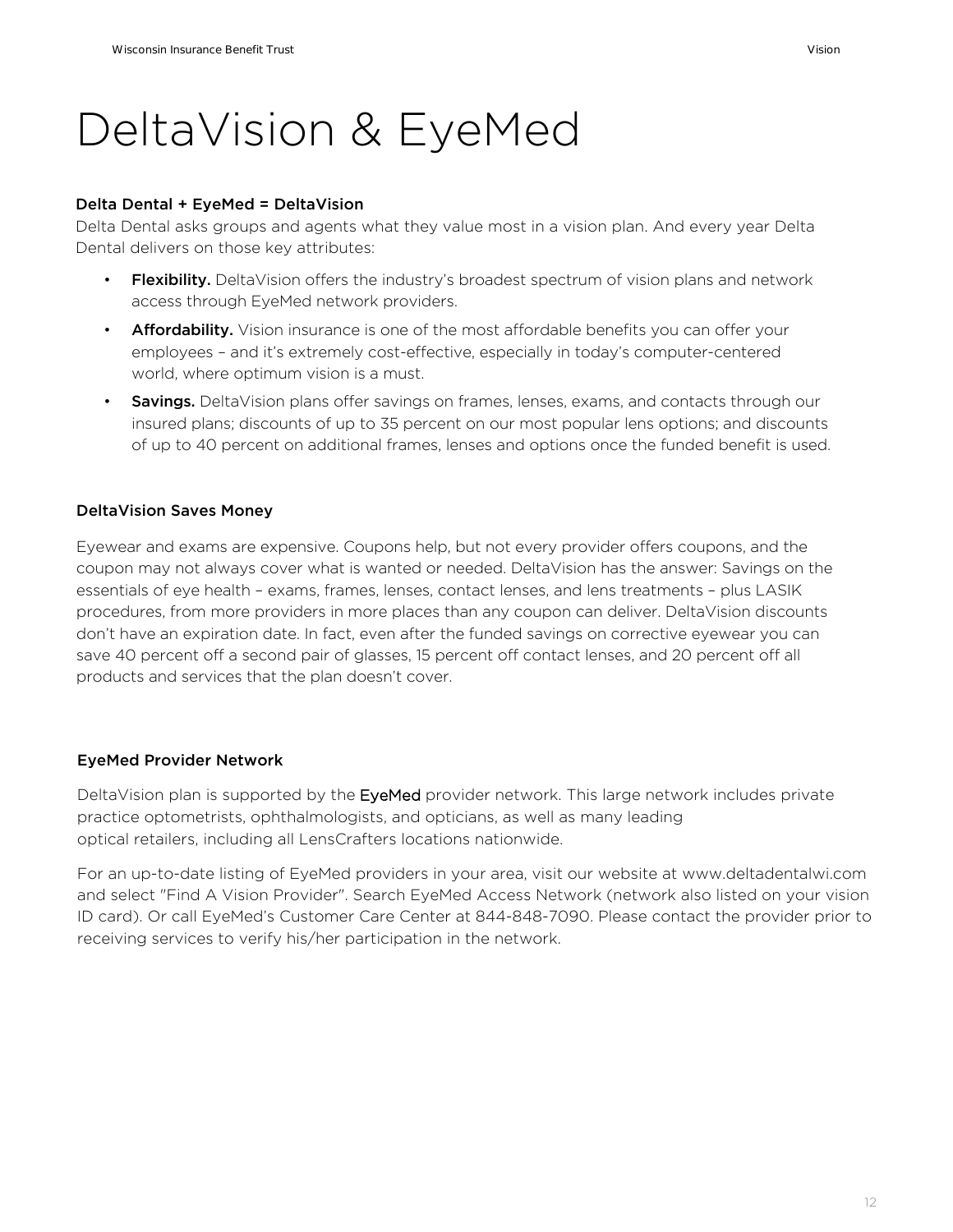### DeltaVision & EyeMed *(CONTINUED)*

#### DeltaVision Benefit Selections

With DeltaVision, members receive great savings and a wide selection of frames and lenses at EyeMed network provider locations.

- DeltaVision members use the Access network through EyeMed Vision.
- DeltaVision members can choose from any frame or contact lenses the provider has available, and use the lens benefit on either contact or eyeglass lenses.<sup>†</sup> EyeMed network providers offer a wide variety of frames, including frames from the world's leading frame manufacturer, Luxottica. Anne Klein®, Brooks Brothers and Persol® are just a few of the Luxottica brand frames available at most EyeMed independent providers and LensCrafters locations.
- In addition to the great frame selections, there are many options to add to your eyeglass lenses at reduced prices. EyeMed network providers can offer anti-reflective coating to reduce glare and UV coating for extra protection from the sun. Scratch-resistant lenses or polycarbonate lenses are also available.
- EyeMed network providers offer brand name contact lenses, including disposable contact lenses and supplies.
- Spread purchases over two benefit periods. Buy a complete pair of glasses on the first visit, and wait until the next benefit period to purchase contacts. The lens benefit can then be applied to the price of the contact lenses.

#### Accessing Your DeltaVision Benefit

Receiving vision benefits is as easy as visiting the nearest EyeMed network provider. Before visiting an EyeMed network provider we recommend members do the following:

- 1. Inform vision care provider that they are a DeltaVision member and give them their name, the name of your plan (EyeMed Vision Care), and member ID number.
- 2. Identify themselves as a EyeMed Vision Care member when arriving at the appointment, and then present their ID card. Please note: all members will receive their vision ID card directly from EyeMed. Based on the member enrollment, there may be slight delays in receiving the ID card (delivery approximately 2 weeks after enrollment is entered into EyeMed's system).

#### Customer Service

You can find answers to most DeltaVision customer service questions by contacting EyeMed:

### www.eyemed.com | 844-848-7090

DeltaVision is offered through Wyssta Insurance Company, Inc. a company of Delta Dental of Wisconsin, Inc., and is administered by EyeMed Vision Care.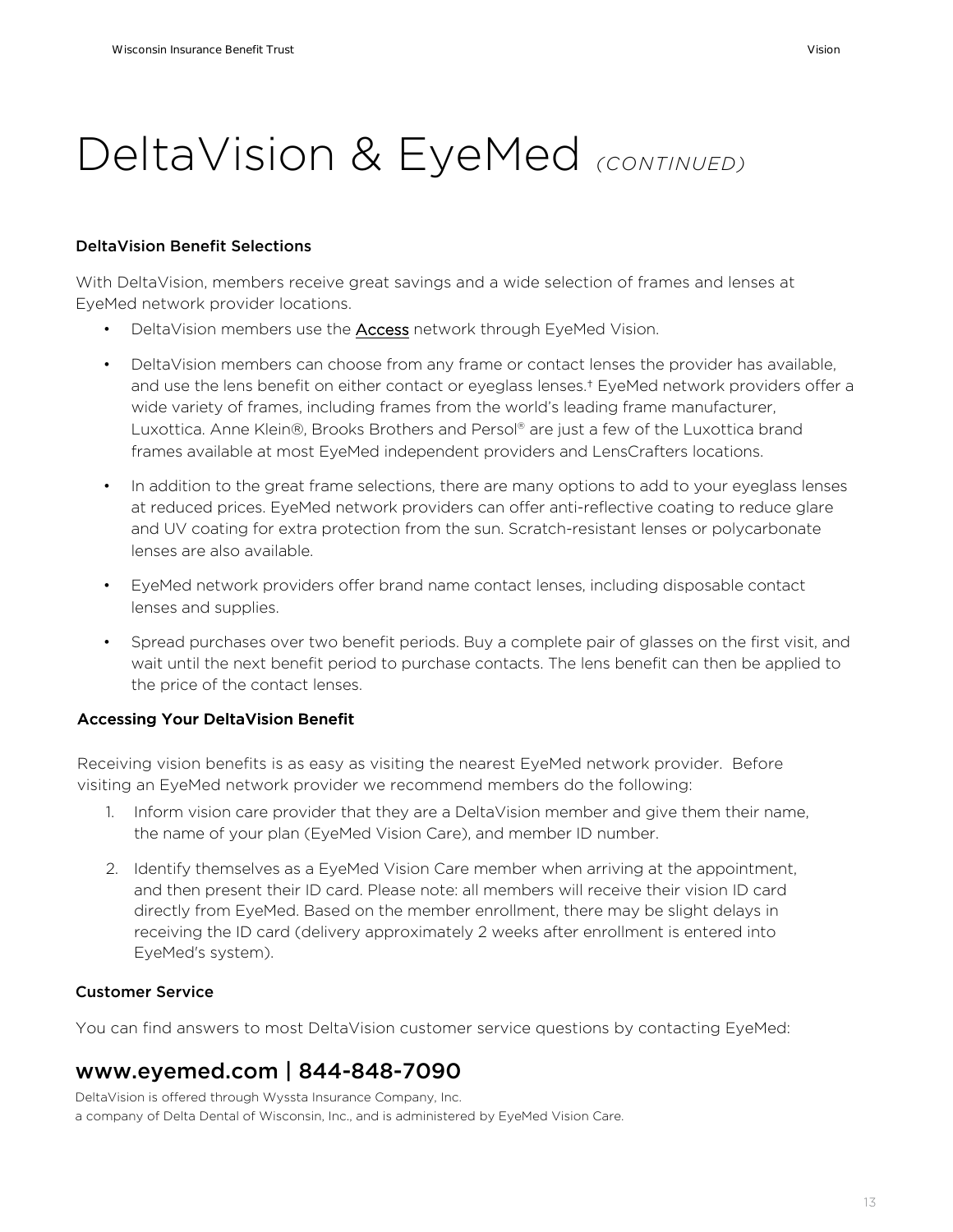# Vision Plan Designs Rates valid from 9/1/18 through 2/29/24

The vision summaries offered through the Wisconsin Insurance Benefit Trust below do not cover all plan details. Further information can be found in the vision benefit handbook. That document provides a thorough explanation of the plan including any limitations or exclusions that might apply. If there are any discrepancies between information found here and the group contract, the group contract shall govern.

All DeltaVision plan options use the EyeMed **Access** network.

| <b>PLAN 1 - Employer Paid</b>                                                                                                                                                                                                                  |                                                                                                                               |                                                                                                         |  |  |
|------------------------------------------------------------------------------------------------------------------------------------------------------------------------------------------------------------------------------------------------|-------------------------------------------------------------------------------------------------------------------------------|---------------------------------------------------------------------------------------------------------|--|--|
| <b>PLAN 2 - Voluntary</b>                                                                                                                                                                                                                      | <b>Network Benefit</b>                                                                                                        | Non-Network<br>Reimbursement                                                                            |  |  |
| <b>Exam</b> (Frequency every 12 months)<br>Comprehensive Exam<br>Retinal Imaging<br>Standard Contact Lens Fit & Follow-up<br>Premium Contact Lens Fit & Follow-up                                                                              | Member pays \$0 copay<br>Member pays \$39<br>Member pays \$55<br>10% off retail price                                         |                                                                                                         |  |  |
| <b>Frames</b> (Frequency every 12 months)                                                                                                                                                                                                      | \$130 allowance, then 20% off balance                                                                                         | 50% of the selected in-network allowance                                                                |  |  |
| <b>Lenses</b> (Frequency every 12 months)<br>Single, Bifocal, Trifocal<br>Standard Progressive<br>UV Coating, Tinting, Standard Scratch Resistance<br>Standard Polycarbonate<br>Standard Anti-Reflective Coating<br>Other Add-ons and Services | Member pays \$0 copay<br>Member pays \$65<br>Member pays \$15<br>Member pays \$40<br>Member pays \$45<br>20% off retail price | \$25 Single, \$40 Bifocal, \$55 Trifocal<br>None<br><b>None</b><br><b>None</b><br><b>None</b><br>None   |  |  |
| <b>Contact Lenses</b> (in lieu of frames) (Frequency every 12 months)<br>Conventional<br>Disposable<br>Medically Necessary                                                                                                                     | \$120 allowance, then 15% off balance<br>\$120 allowance<br>Paid in full                                                      | 80% of selected allowance amount for contacts<br>80% of selected allowance amount for contacts<br>\$200 |  |  |
| <b>Laser Vision Correction (Lasik or PRK)</b>                                                                                                                                                                                                  | 15% off retail price of 5% off<br>promotional price                                                                           | None                                                                                                    |  |  |

Additional In-Network Discounts Apply

Plan 1 - Employer Paid Monthly Premium: Employee = \$7.64 Employee +1 = \$14.56 Employee 2+ = \$22.83 Plan 2 - Voluntary Monthly Premium: Employee = \$11.23 Employee +1 = \$21.41 Employee 2+ = \$33.59

| PLAN 3 - Employer Paid<br>PLAN 4 - Voluntary                                                                                                                                                                                                   | <b>Network Benefit</b>                                                                                                         | Non-Network<br>Reimbursement                                                                            |  |  |
|------------------------------------------------------------------------------------------------------------------------------------------------------------------------------------------------------------------------------------------------|--------------------------------------------------------------------------------------------------------------------------------|---------------------------------------------------------------------------------------------------------|--|--|
| <b>Exam</b> (Frequency every 12 months)<br>Comprehensive Exam<br>Retinal Imaging<br>Standard Contact Lens Fit & Follow-up<br>Premium Contact Lens Fit & Follow-up                                                                              | Member pays \$10 copay<br>Member pays \$39<br>Member pays \$55<br>10% off retail price                                         | \$35<br><b>None</b><br>\$0<br>\$0                                                                       |  |  |
| <b>Frames</b> (Frequency every 24 months)                                                                                                                                                                                                      | \$130 allowance, then 20% off balance                                                                                          | 50% of the selected in-network allowance                                                                |  |  |
| <b>Lenses</b> (Frequency every 12 months)<br>Single, Bifocal, Trifocal<br>Standard Progressive<br>UV Coating, Tinting, Standard Scratch Resistance<br>Standard Polycarbonate<br>Standard Anti-Reflective Coating<br>Other Add-ons and Services | Member pays \$10 copay<br>Member pays \$65<br>Member pays \$15<br>Member pays \$40<br>Member pays \$45<br>20% off retail price | \$25 Single, \$40 Bifocal, \$55 Trifocal<br>None<br><b>None</b><br><b>None</b><br>None<br>None          |  |  |
| <b>Contact Lenses</b> (in lieu of frames) (Frequency every 12 months)<br>Conventional<br>Disposable<br>Medically Necessary                                                                                                                     | \$120 allowance, then 15% off balance<br>\$120 allowance<br>Paid in full                                                       | 80% of selected allowance amount for contacts<br>80% of selected allowance amount for contacts<br>\$200 |  |  |
| Laser Vision Correction (Lasik or PRK)                                                                                                                                                                                                         | 15% off retail price of 5% off<br>promotional price                                                                            | <b>None</b>                                                                                             |  |  |

Additional In-Network Discounts Apply

Plan 3 - Employer Paid Monthly Premium: Employee = \$5.88 Employee +1 = \$11.19 Employee 2+ = \$17.57 Plan 4 - Voluntary Monthly Premium: Employee = \$8.02 Employee +1 = \$15.27 Employee 2+ = \$23.96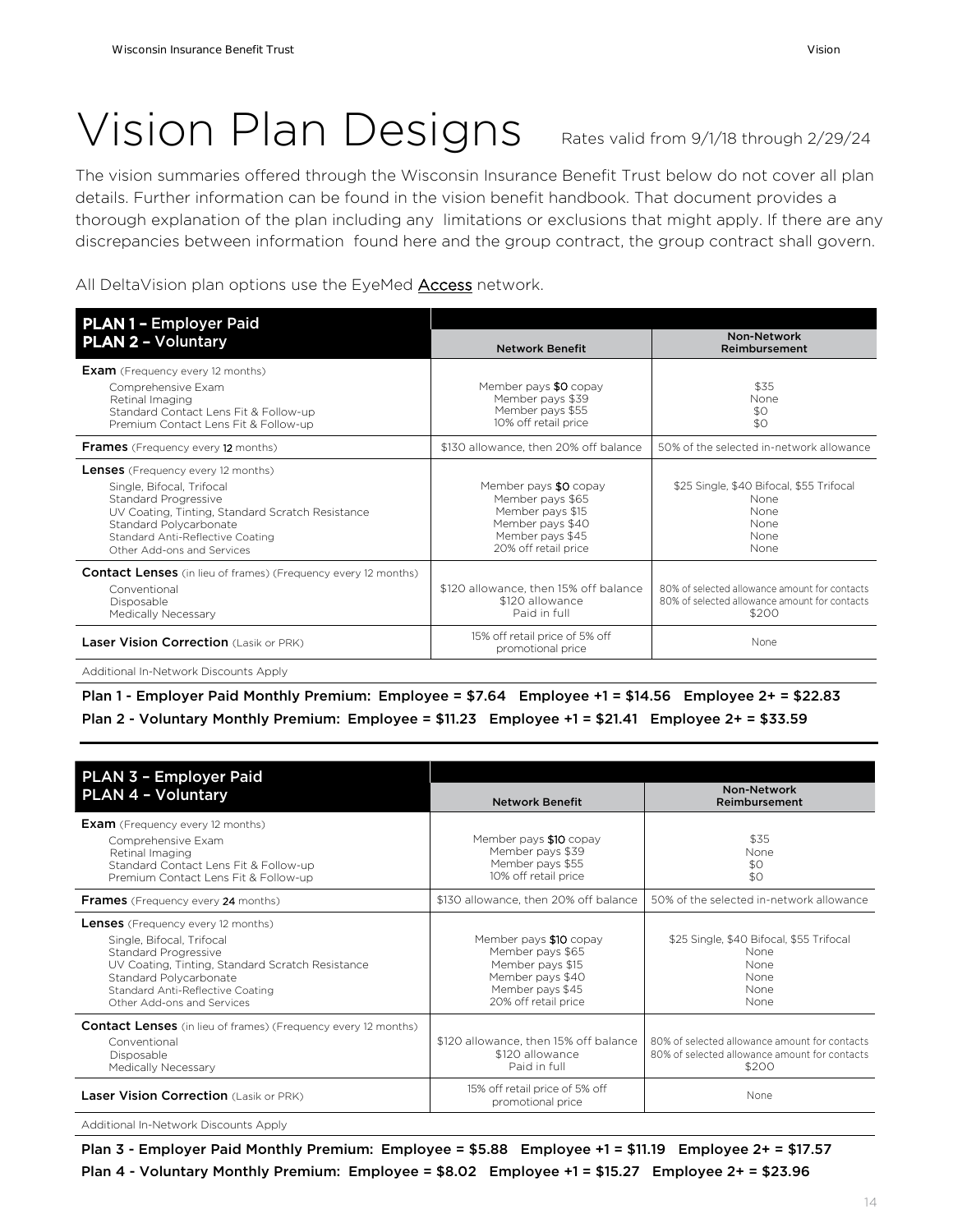# Vision Plan Designs

Dependent age limitation – Dependents covered to age 26, full-time students covered to age 26.

#### Additional in-network discounts

- 20% discount on items not covered by the plan at network providers. This discount may not be combined with any other discounts or promotional offers. This discount does not apply to an EyeMed® provider's professional services (i.e. exams) or contact lenses. Retail prices may vary by location.
- 40% discount on complete eyeglass purchases after your plan benefits have been fully used (includes prescription sunglasses).
- 15% discount on conventional contact lenses after your plan benefits have been fully used.
- Members can purchase eyeglasses online and apply their in network eyeglass benefits at www.glasses.com.
- Members can purchase contact lenses online and apply their in network contact lenses benefits at www.contactsdirect.com.
- Discounts do not apply for benefits provided by other group benefit plans.

#### Plan Limitations/Exclusions (Apply to All DeltaVision Plans):

- Orthoptic or vision training, subnormal vision aids, and associated supplemental testing.
- Medical and/or surgical treatment of the eye, eyes or supporting structures.
- Corrective eyewear required by an employer as a condition of employment, and safety eyewear unless specifically covered under plan.
- Services provided as a result of any worker's compensation law.
- Plano nonprescription lenses and nonprescription sunglasses (except for 20% discount).
- Aniseikonic lenses.
- Services or materials provided by any other group benefit providing vision care.
- Two pairs of glasses in lieu of bifocals.
- Allowances are one-time use benefits; no remaining balance.
- Lost or broken materials are not covered.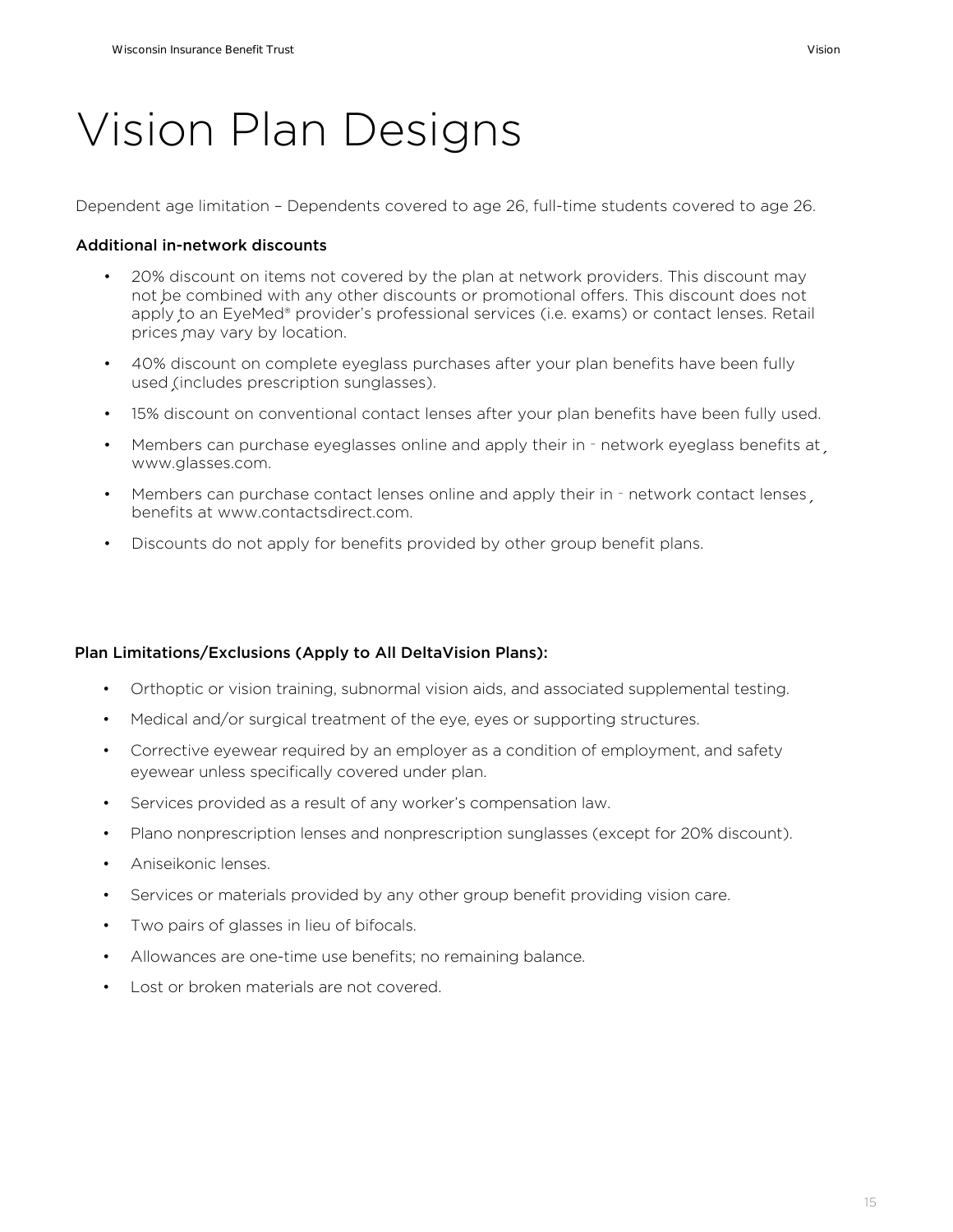

### Trust **Enrollment/Change/Waiver Form - Dental/Vision**

|                                                                                                            |                         |                        |      | <b>Wisconsin Insurance Benefit Trust</b>                                                                                                                              |      |                         |                  |                  |           |     |          |
|------------------------------------------------------------------------------------------------------------|-------------------------|------------------------|------|-----------------------------------------------------------------------------------------------------------------------------------------------------------------------|------|-------------------------|------------------|------------------|-----------|-----|----------|
| <b>A DELTA DENTAL</b> ®                                                                                    |                         |                        |      | <b>Enrollment/Change/Waiver Form - Dental/Visio</b>                                                                                                                   |      |                         |                  |                  |           |     |          |
| Completed forms should be faxed or mailed to : Cyganiak Planning, Inc. - Do Not Send Forms To Delta Dental |                         |                        |      | PLEASE NOTE THAT COMPLETING THIS FORM DOES NOT GUARANTEE COVERAG<br>3515 North 124th Street, Suite 100, Brookfield WI 53005   Phone: 262-783-6161   Fax: 262-783-5956 |      |                         |                  |                  |           |     |          |
| <b>CYGANIAK PLANNING INC USE ONLY</b>                                                                      |                         | Probationary<br>Period |      | <b>Agent Initials</b>                                                                                                                                                 |      |                         |                  |                  |           |     |          |
| DENTAL COMPANY NUMBER                                                                                      |                         |                        |      | EFFECTIVE DATE                                                                                                                                                        |      |                         |                  |                  |           |     |          |
| VISION COMPANY NUMBER                                                                                      |                         |                        |      | EFFECTIVE DATE                                                                                                                                                        |      |                         |                  |                  |           |     |          |
| COMPLETE THIS SECTION IF YOU ARE ACCEPTING, CHANGING, OR TERMINATING COVERAGE                              |                         |                        |      |                                                                                                                                                                       |      |                         |                  |                  |           |     |          |
| <b>EMPLOYEE LAST NAME</b>                                                                                  | <b>FIRST</b>            |                        | M.I. | SSN OR EMPLOYER-ASSIGNED ID                                                                                                                                           |      | DATE OF<br><b>BIRTH</b> |                  | <b>MO</b><br>DAY | YR        | Е   | SEX<br>M |
| HOME ADDRESS - STREET                                                                                      |                         |                        |      | <b>CITY</b>                                                                                                                                                           |      |                         | <b>STATE</b>     |                  |           | ZIP |          |
| <b>EMPLOYER NAME</b>                                                                                       | <b>EMPLOYER ADDRESS</b> | <b>CITY</b>            |      | <b>STATE</b>                                                                                                                                                          |      | DATE OF<br>HIRE         |                  | <b>MO</b><br>DAY | <b>YR</b> |     |          |
| PLAN SELECTION (NOTE: You may enroll dependents only in plans that you enroll in)                          |                         |                        |      |                                                                                                                                                                       |      |                         |                  |                  |           |     |          |
| SELECT PLAN(S) YOU WISH TO ENROLL IN:                                                                      | <b>DENTAL</b>           | <b>VISION</b>          |      |                                                                                                                                                                       |      |                         |                  |                  |           |     |          |
| LIST ALL ELIGIBLE FAMILY MEMBERS TO BE COVERED                                                             |                         |                        |      |                                                                                                                                                                       |      | RELATIONSHIP            |                  | DATE OF          |           |     |          |
| SPOUSE LAST NAME (IF DIFFERENT)<br><b>DENTAL</b><br><b>VISION</b>                                          |                         | <b>FIRST</b>           |      |                                                                                                                                                                       | M.I. | SON                     | DAU.             | <b>BIRTH</b>     | MO        | DAY | YR       |
| DENTAL<br><b>VISION</b>                                                                                    |                         |                        |      |                                                                                                                                                                       |      |                         |                  |                  |           |     |          |
| DENTAL<br><b>VISION</b>                                                                                    |                         |                        |      |                                                                                                                                                                       |      |                         |                  |                  |           |     |          |
| DENTAL<br><b>VISION</b>                                                                                    |                         |                        |      |                                                                                                                                                                       |      |                         |                  |                  |           |     |          |
| <b>DENTAL</b><br><b>VISION</b>                                                                             |                         |                        |      |                                                                                                                                                                       |      |                         |                  |                  |           |     |          |
| DENTAL<br><b>VISION</b>                                                                                    |                         |                        |      |                                                                                                                                                                       |      |                         |                  |                  |           |     |          |
| <b>VISION</b><br>DENTAL                                                                                    |                         |                        |      |                                                                                                                                                                       |      |                         |                  |                  |           |     |          |
| REASON FOR SUBMITTING THIS FORM                                                                            |                         |                        |      | <b>COVERAGE TYPE</b>                                                                                                                                                  |      |                         |                  |                  |           |     |          |
| <b>NEW ENROLLEE</b><br><b>REHIRE</b> (Date:                                                                |                         |                        |      | WHAT TYPE OF DENTAL COVERAGE ARE YOU APPLYING FOR?                                                                                                                    |      |                         |                  |                  |           |     |          |
| IF THIS IS FOR CHANGE, WHAT IS THE REASON?                                                                 |                         | Date<br>Occurred       |      | Emplovee Only                                                                                                                                                         |      |                         | () Entire Family |                  |           |     |          |

**WHAT TYPE OF VISION COVERAGE ARE YOU APPLYING FOR?**

| $\bigcirc$ Employee Only |  |
|--------------------------|--|
| $\Box$ Employee 2+       |  |

**YOUR MARITAL STATUS** 

| $\Box$ Single | $\bigcirc$ Married |
|---------------|--------------------|
|               |                    |

 $\bigcirc$  Employee +1

If you are not accepting coverage for your spouse or dependents, are they covered by another dental/vision plan?  $\Box$  Yes  $\bigcirc$  No

<sup>X</sup> **ACCEPT COVERAGE: DENTAL VISION**

SSN OR EMPLOYER-ASSIGNED ID **EMPLOYER NAME** 

 $\bigcirc$  Birth/Adoption (Name:  $\bigcirc$  Marriage /  $\bigcirc$  Divorce

 $\Box$  Address Change ( $\Box$ 

COBRA Application \_

 $\bigcirc$  Add /  $\bigcirc$  Drop Dependent (Name:  $\_$  $\bigcirc$  Termination of Benefits (Reason: \_ Loss of Dental/Vision Benefits \_\_\_\_\_\_\_\_\_\_\_\_\_\_\_

Name Change (Former Name: \_\_\_\_\_\_\_\_\_\_\_\_\_\_\_\_\_\_\_\_\_\_\_\_\_) \_\_\_\_\_\_\_\_\_\_\_\_\_\_\_

Group Transfer (From \_\_\_\_\_\_\_\_\_\_\_\_\_To \_\_\_\_\_\_\_\_\_\_\_\_\_\_\_\_\_) \_\_\_\_\_\_\_\_\_\_\_\_\_\_\_

EMPLOYEE LAST NAME  $\vert$  FIRST  $\vert$  M.I.

COMPLETE THIS SECTION **ONLY** IF YOU ARE **WAIVING** COVERAGE

**IF WAIVING DENTAL PLEASE CHECK ONE:**

◯ I have other dental coverage ◯ I do not have other dental coverage

X

I have dental coverage through my spouse

| Signature is Required |                                            | Date |
|-----------------------|--------------------------------------------|------|
|                       |                                            |      |
| <b>E CHECK ONE:</b>   | <b>IF WAIVING VISION PLEASE CHECK ONE:</b> |      |

I have vision coverage through my spouse  $\bigcirc$  I have other vision coverage

◯ I do not have other vision coverage

EMPLOYER LOCATION CITY CITY STATE

**WAIVE COVERAGE:**  $\bigcirc$  **DENTAL**  $\bigcirc$  **VISION**  $\frac{X}{S_{\text{isி}}$  **Denotive is Required**  $\qquad \qquad -$  Date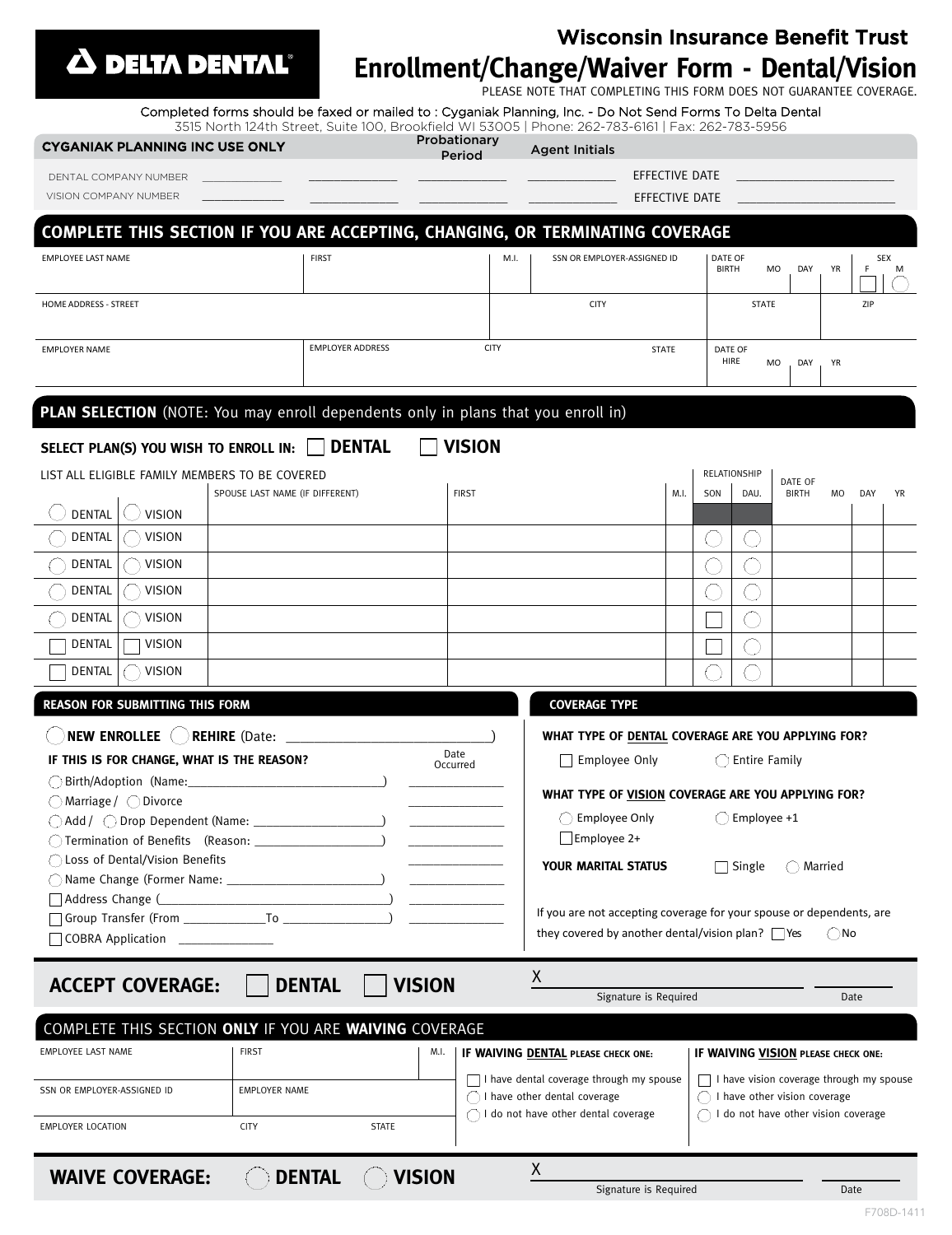# Dental and/or Vision Administrative Information

#### To Enroll Either a Dental and/or Vision Group

Provide the following to Cyganiak Planning, Inc. by the 25th of the month:

- The Group Application Form and Billing Statement with all requested information completed.
- Completed Enrollment Forms for all enrollees, including those within a group who are waiving coverage.
- Exact premium check payable to: WIBT Delta Dental (for dental) and/or WIBT DeltaVision (for vision).

#### Send materials to: Cyganiak Planning, Inc. | 3515 North 124th Street, Suite 100 | Brookfield, WI 53005

#### Marketing Guidelines:

- WIBT dental plans are available to employer groups with 2-25 eligible employees. A group with more than 25 total employees is not eligible for WIBT dental plans, even if less than 25 employees want to enroll. WIBT vision plans are available to employer groups of 2 or more.
- The plan must be sponsored by the employer. The employer will collect premiums via payroll deduction. However, no employer contribution is required. No individual billings will be accomodated.
- In order to enroll dependents, the employee must be enrolled. Retirees are not eligible unless all active employees are eligible for the plan. Domestic partner coverage is available.
- There is an open enrollment period at each renewal. An employee who waived coverage or dropped coverage may enroll only during the open enrollment period or due to a qualifying event.
- Initial and subsequent enrollment data including additions, changes and terminations must be sent to Cyganiak Planning for processing. Please do not send anything directly to Delta Dental.
- There is a monthly administrative fee of \$10.00 for dental and \$5.00 for vision. The group can only be billed on a direct monthly basis. At this time, we cannot accept credit/debit card payments, multiple month payments, or bank draft (ACH) payments.
- Cyganiak Planning, Inc. will accept cases up to the last business day of the month, for the following month's coverage.
- The WIBT Administrative Kit should be used for employer presentations and administrative detail. This document contains important information about the program, including benefit summaries, administrative policies and other vital information.

#### Adding, terminating, and changing status of enrollees

- Complete the Enroll/Change/Waiver form to report any subscriber/member changes. All information on the form must be completed, signed and dated. The waiver of benefits section of the form must be completed if the employee does not wish to enroll or an employee with dependents chooses single coverage.
- New employees must complete an Enroll/Change/Waiver form 30 days prior to the effective date of coverage.
- An employee's coverage will continue until the end of the month, even though she/he may terminate employment during the month.
- At the time you are discontinuing premium for the terminated employee, the Enroll/Change/Waiver form must be completed. Cyganiak Planning, Inc. cannot delete a terminated employee without this form.
- Coverage for some services under WIBT dental plans is subject to frequency and age limitations. These limitations and restrictions are described in the handbook and summary of benefits. Copies of these materials are available by calling Delta Dental of Wisconsin at 800-236-3712.

#### Continuation of coverage

• Federal law requires WIBT insured employees be advised in writing of their rights to continue group dental insurance coverage. This applies to employer groups of 20 or more full- and part-time employees. WIBT employer groups with under 20 enrolled are subject to State law.

#### Questions

Adminstrative: Call your agent or customer service representative at Cyganiak Planning, Inc. – 262-783-6161.

Billing: Call Cyganiak Planning, Inc. at 262-783-6161 and ask for Danah (ext. 502).

Dental Claims: Call Delta Dental's Benefit Center at 800-236-3712.

Vision Benefits/Claims: Contact EyeMed's Customer Care Center for replacement ID cards and questions concerning benefits and claims. EyeMed hours: Mon.-Sat. 8 a.m. to 4:30 p.m. CST, Sun. 10 a.m. to 7 p.m. CST. Call toll-free at 844-848-7090.